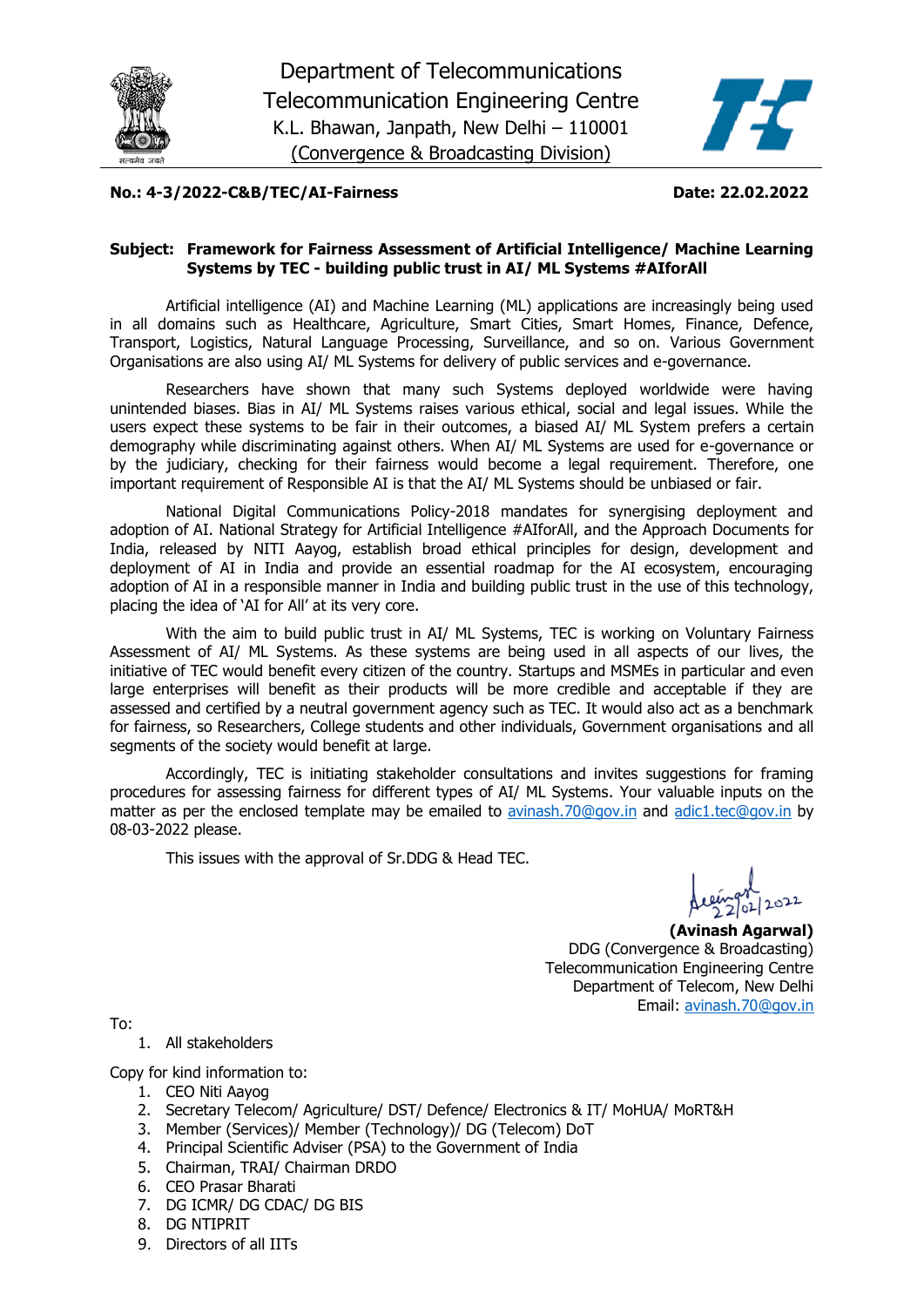# **Framework for Fairness Assessment of Artificial Intelligence (AI)/ Machine Learning (ML) Systems by TEC**

# **Template for submitting inputs**

(Inputs may be provided as per the following template)

#### **1. Types of AI/ ML Systems**

There can be different ways to classify AI/ ML Systems. Based on the machine learning algorithms used, they can be classified as supervised, semi-supervised, unsupervised and reinforcement learning systems.

**Question 1: For assessing fairness of various AI/ ML Systems, whether classification based on machine learning algorithms used is suitable or any other classification is suggested?**

#### **2. Supervised learning systems**

Supervised learning systems learn from labelled datasets and are used to classify data or predict outcomes of unforeseen data accurately. They are typically used for various predictions and forecasting, face detection, handwriting/ signature recognition, etc. Some applications could include identifying fraudulent benefits claims, CCTV surveillance, social media sentiment analysis, spam detection, weather forecasting, stock price predictions.

**Question 2: For assessing fairness of various supervised learning based AI/ ML Systems, whether a single assessment procedure is sufficient or further sub-classification is required?** 

# **3. Types of possible Biases in supervised learning systems**

An AI/ ML application could have different types of biases. Also, some type of biases might be typical to the types of AI/ ML Systems. Some types of bias are selection bias, measurement bias, recall bias, observer bias, exclusion bias. The biases could be due to datasets used for training, algorithms and/ or usage of the System.

**Question 3: What are the various types of unintended biases that should be taken into account while assessing fairness of various AI/ ML Systems?**

# **4. Fairness Metrics/ parameters**

Fairness of various AI/ ML Systems is usually measured using various metrics. These metrics provide a mathematical definition of fairness. Some commonly used fairness metrics are demographic parity, equal opportunity, equal mis-opportunity, average odds. Many fairness metrics are mutually exclusive;

# **Question 4: Which fairness metrics/ parameters are appropriate for measuring bias/ assessing fairness of supervised learning AI/ ML Systems?**